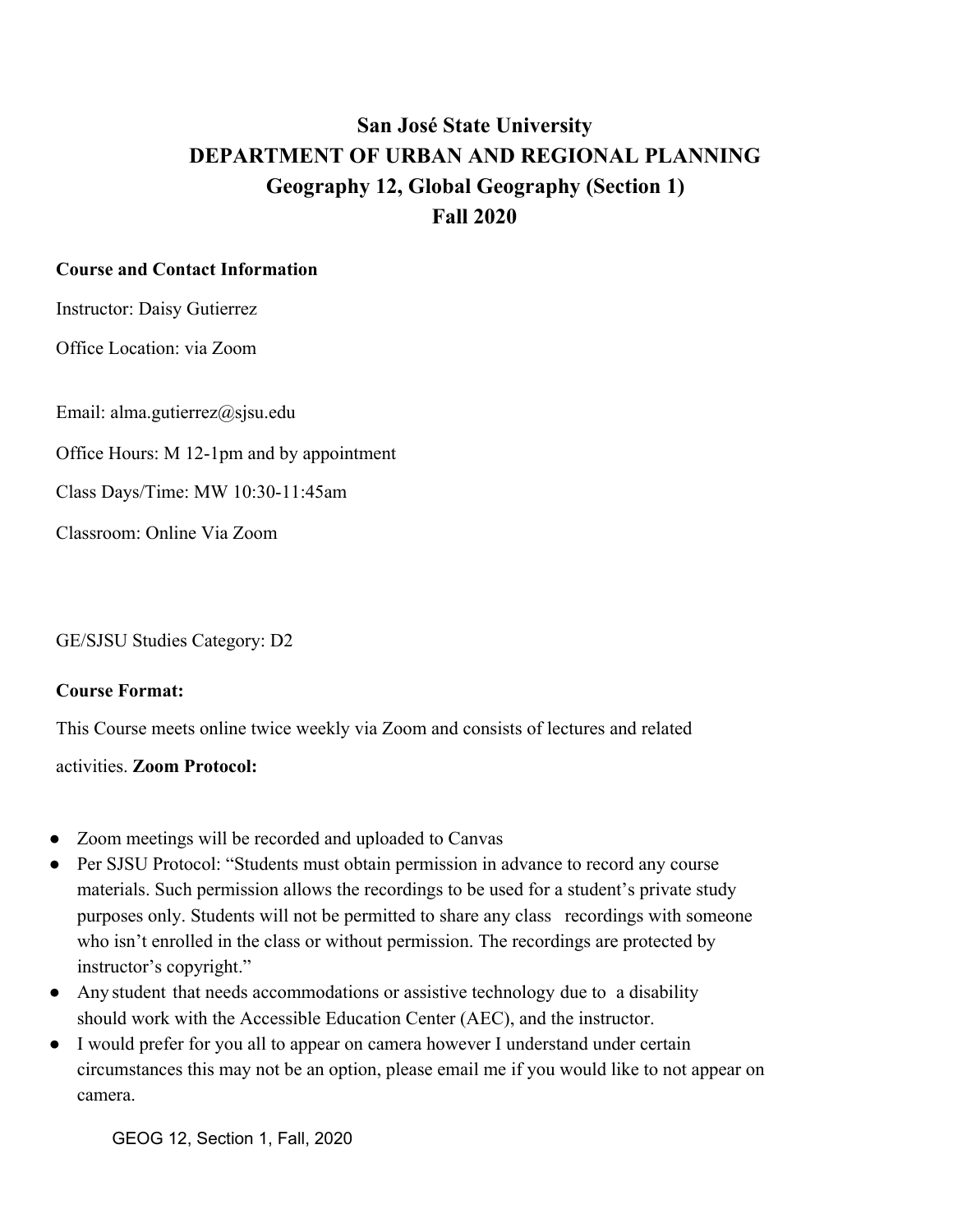# **Faculty Web Page and MYSJSU Messaging**

Course materials such as syllabus, handouts, and grades can be found on Canvas

#### **Course Description:**

Comparative geography of our world: regions and countries, natural environments and resources, settlements and land use, cultural diversity, economic and political patterns.

### **Course Goals**

Global geography is an introduction to the major distinctive world regions to more fully understand natural environments, culture, resources, agriculture, manufacturing, trade, cities, and contemporary societal challenges. In addition, this course provides a greater understanding of the increasing interdependencies among and between regions within a rapidly globalization system.

Upon successful completion of this course, students shall be able to identify and analyze the social dimension of society as a context for human life, the processes of social change and social continuity, the role of human agency in those social processes, and forces that engender social cohesion and fragmentation.

# **GE Learning Outcomes (GELO)**

Upon successful completion of this course, students will be able to:

GELO 1: *Place contemporary developments in cultural, historical, environmental, and spatial contexts;* Students will demonstrate achievement through assigned readings, in-class discussions, mapping exercises, essays, and the term research project.

GELO 2: *Identify the dynamics of ethnic, cultural, gender/sexual, age-based, class, regional, national, transnational, and global identities and the similarities, differences, linkages, and interactions between them;* Students will demonstrate achievement through assigned readings, in-class discussions, mapping exercises, essays, and the term research project.

GELO 3: *Evaluate social science information, draw on different points of view, and formulate applications appropriate to contemporary social issues;* Students will demonstrate achievement through assigned readings, in-class discussions, mapping exercises, essays, and the term research project. GELO 4: *Compare and contrast two or more ethnic groups, cultures, regions, nations, or social systems;*Students will demonstrate achievement through assigned readings, in-class discussions, mapping exercises, essays, and the term research project.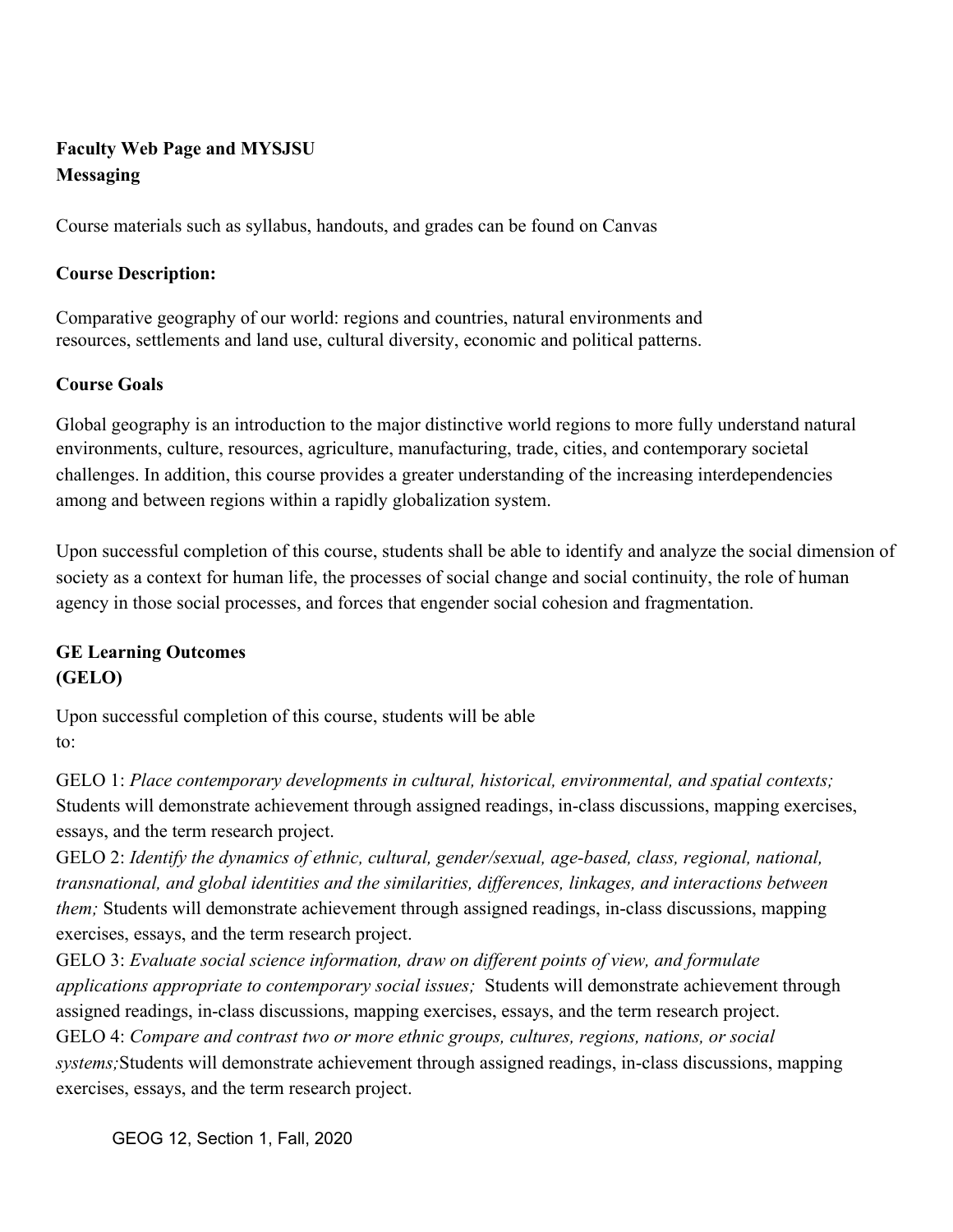### **Course Content Learning Outcomes**

Upon successful completion of this course, students will be able to:

- CLO1: describe the physical characteristics of the world by use of regional approach.
- CLO2: describe the cultural characteristics of the world by use of a regional approach.
- CLO3: differentiate the economic, social, and other cultural characteristics that occurs across the world
- CLO4: discuss current events as they pertain to the Global Geography

### **Required Texts/Readings**

### **Textbook (e-book via Canvas)**

**Title***: World Regional Geography: Global Patterns, Local Lives* **Author:** Lydia Mihelic Pulsipher and Alex Pulsipher **ISBN-13:** 978-1-319-04804-4 **Edition:** 7<sup>th</sup> Edition

# **Other technology requirements**

Access to a computer and reliable Internet source as well as a word processing program (such as MS Word) are required. Students are also required to create a Sapling account.

### **Class Protocol**

● Assigned chapter readings from the textbook must be completed prior to scheduled lectures for active participation in classroom discussions.

• All assignments are due as stated on the course schedule and late work will be penalized 5% everyday it is late.

● I will be presenting material in lectures that may not be available in the textbook for which you are responsible for so on-time arrival and attendance is crucial. You are responsible for finding out what you missed if you are absent or tardy; refer to the course canvas page for materials and/or handouts covered during class.

#### **Course Requirements and Assignments**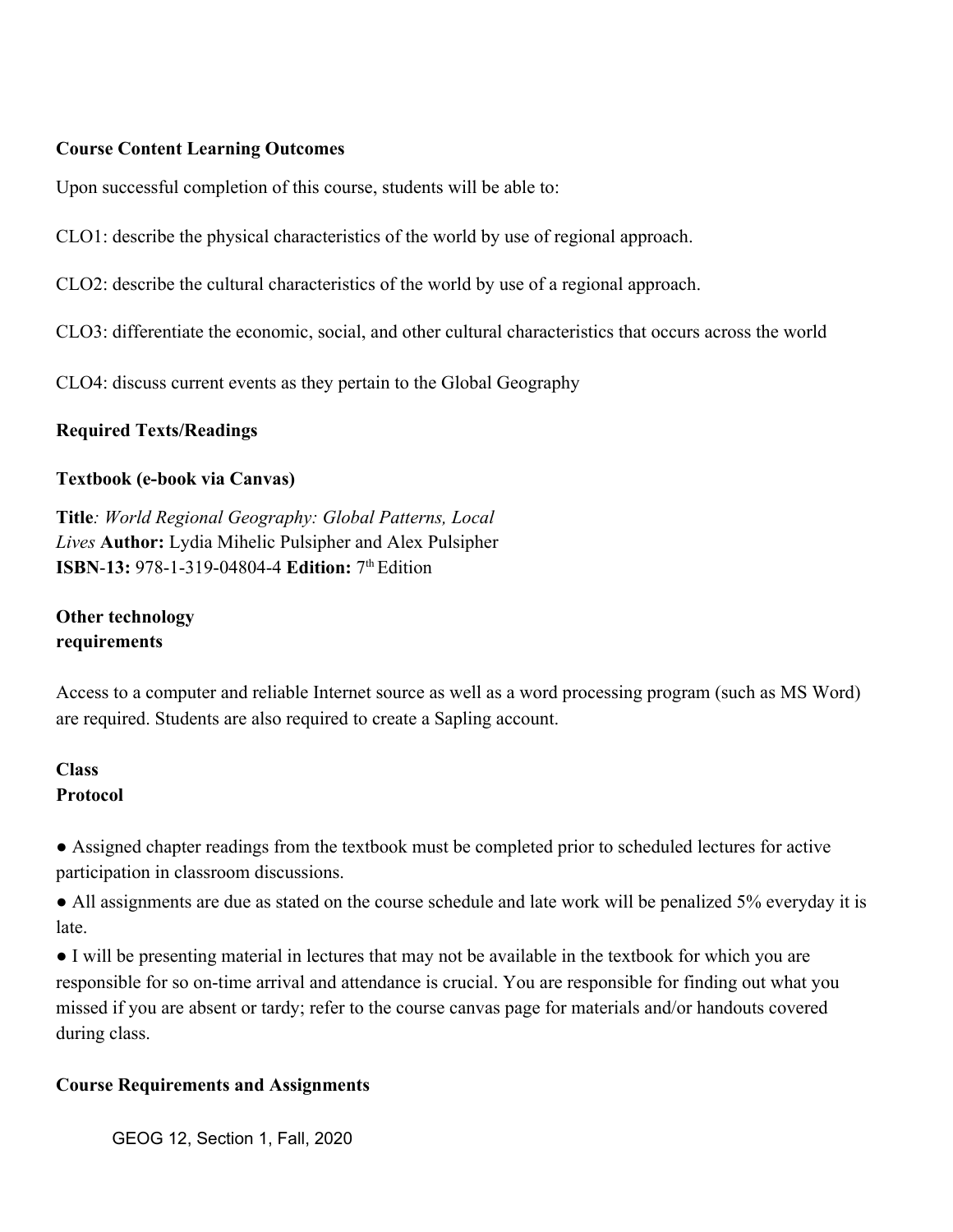We will be covering seven chapters (Chapters 1-4 and Chapters 5, 9, & 11) in the assigned text, and you will be expected to read and understand the materials. Please remember that there is a 5% penalty per day for assignments (including quizzes) that are submitted after the deadline:

1. **Chapter Quizzes** – (30% of total grade) At the end of every chapter we cover, you will be responsible for taking an on-line quiz of 15 questions. You will either be assigned a text quiz or a video quiz. Once you are done taking each quiz, you will submit it to me via Canvas for grading. Some of the chapters that we will cover have several BBC documentaries or related material that help provide interesting context to the material covered. We will watch one of these documentaries or related materials, answer a few questions, and submit it for grading as a form of a quiz on canvas.

 2. **Current Global Events research paper** – (25% of total grade) The research paper will consist of a minimum of 1500 words and is required for this course. It is a written document with a required map, and references to be submitted through Canvas. Detailed instructions and guidelines will be posted in the Canvas online classroom.

3. **Weekly Discussion Write Ups** – (20% of total grade) At the end of every chapter we cover, you will be responsible for responding to a prompt which I will post in the discussions tab in Canvas. Your response must address the prompt in no less than 5 sentences. You will also be responsible for responding to 2 of your classmates prompts as well.

 4. **Final-** (25% of total grade) For your final you will be responsible for creating a travel guide to any of the countries we study over the course of the semester. You will all be responsible for creating some sort of media component to the project in which you tell us about the country, about their rich history, their economic system, their political system, and their main GDP. You must also include a reference page and a map.

SJSU classes are designed such that in order to be successful, it is expected that students will spend a minimum of forty-five hours for each unit of credit (normally three hours per unit per week), including preparing for class, participating in course activities, completing assignments, and so on. More details about student workload can be found in University Policy S12-3 at http://www.sjsu.edu/senate/docs/S12-3.pdf.

**Current Global Events Research Paper :** There are two components to the current global events research paper. The first being a paper proposal due on **October 4th via Canvas**, which will consist of a one page (MLA) write up on a topic you want to cover and three academic references. The final paper will be due on **November 15th thru Canvas. It must be approximately 4-5 pages and include a separate Bibliography at the end of the paper.**

**Topics may include:** Any current event that has happened in the past year which may include the border crisis,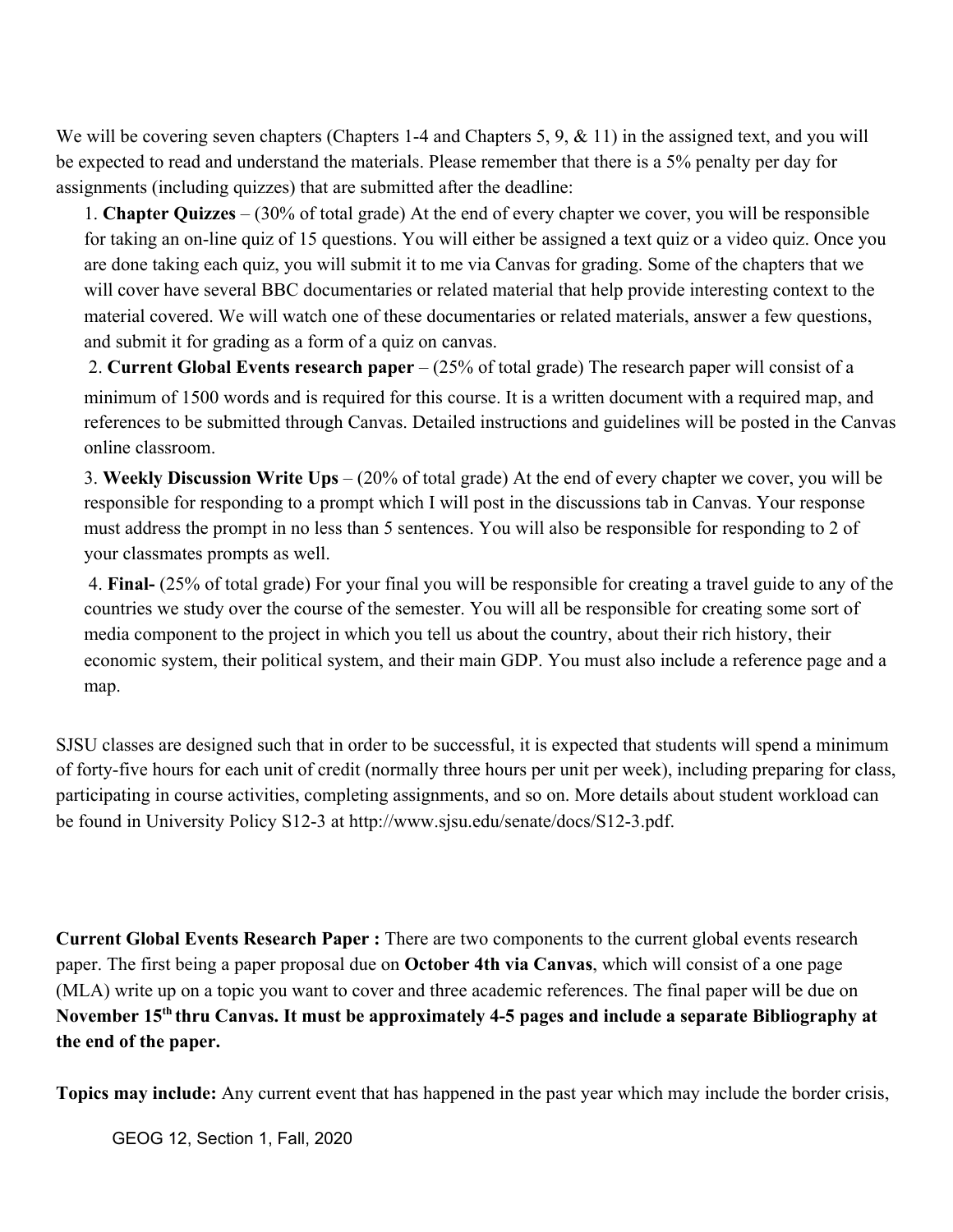Chile declining to sign a U.N. pact because they believe migration is not a human right, the rise of Brazil as a regional economic power, growing high tech economy in India, etc....If you need help finding or narrowing down a topic come see me. Keep in mind that this assignment is for a global geography course meaning place and space play a significant role. All sources must be academic, and articles should be peer reviewed.

# **GRADING POLICY**

**\*Please remember that this course must be passed with a C or better as a CSU graduation requirement.** *Grade Scale*

# **Percent Letter Grade Percent Letter Grade**

| $95-100$ A |      | $77-79$ C+ |   |
|------------|------|------------|---|
| $90-94$ A- |      | 74-76 C    |   |
| $87-89$ B+ |      | 70-73 C-   |   |
| 84-86 B    |      | 60-69      | D |
| 80-83      | $B-$ | &50        | F |

# **Determination of Grades**

- Extra credit options, if available will provided during class.
- 5% Penalty for late or missed work every day that it is late.

# **University Policies**

Per University Policy S16-9 *(http://www.sjsu.edu/senate/docs/S16-9.pdf)*, relevant information to all courses, such as academic integrity, accommodations, dropping and adding, consent for recording of class, etc. is available on Office of Graduate and Undergraduate Programs' Syllabus Information web page at http://www.sjsu.edu/gup/syllabusinfo/"

# **Course Schedule**

| Week | Date | <b>Topics, Readings, Assignments, Deadlines</b>                     |  |
|------|------|---------------------------------------------------------------------|--|
|      |      |                                                                     |  |
|      | 8/19 | Introductions, Course Syllabus                                      |  |
|      |      | Ch1: An Exploration of Connections, *Weekly write up due on 8/23 by |  |
|      |      | $11:59$ pm                                                          |  |
| 2    | 8/24 | Ch 1: Environment                                                   |  |
|      | 8/26 | Ch 1: Globalization & Development *Weekly write up due on 8/30 by   |  |
|      |      | $11:59$ pm                                                          |  |
| 3    | 8/31 | Ch 1: Global Patterns of Population Growth                          |  |
|      | 9/2  | Ch 1: Population Growth Rates & Wealth                              |  |
|      |      | *Chapter 1 Quiz due on 9/6 by 11:59pm                               |  |
|      | 9/7  | Labor Day No Class                                                  |  |